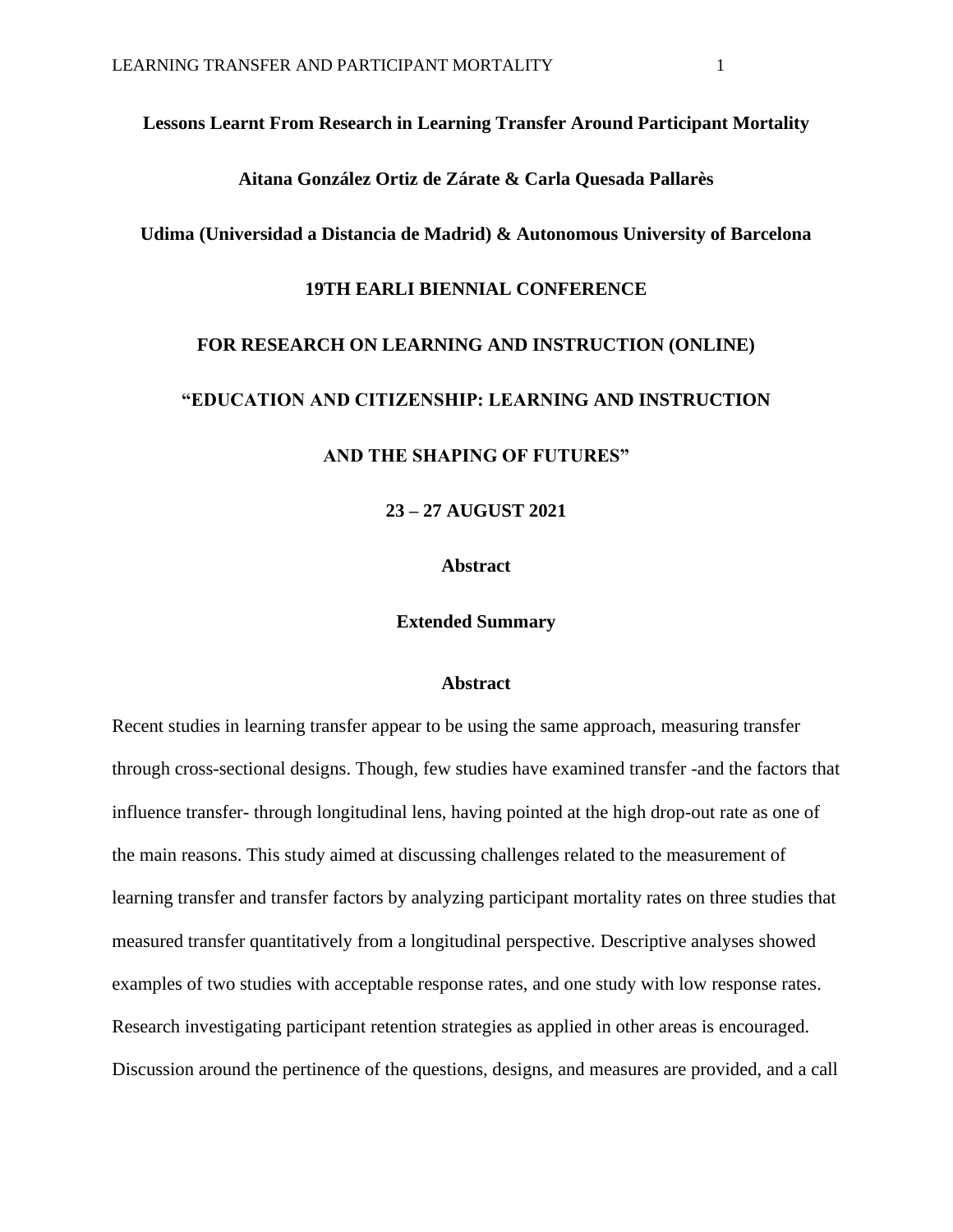for challenging latent consensus is made. Results are relevant to the domain of adult learning in work settings.

*Keywords:* learning transfer, mortality rates, longitudinal research, adult learning.

# **Extended Summary**

# **Introduction**

Learning transfer, understood as the degree in which learnings are applied at work, have been extensively studied in the past forty years (Baldwin & Ford, 1988; Ford et al., 2018). Recent studies appear to apply the same research approach, measuring transfer cross-sectionally in a single time-period, and from a single source; however, few studies have analyzed transfer and the factors that influence transfer through longitudinal designs (Quesada-Pallarès & Gegenfurtner, 2014; Schoeb et al., 2019). The high drop-out rate after each measure could be moving the field away from the application of longitudinal designs (Shih & Fan, 2009).

# **Aims**

We discussed the challenges related to the measurement of learning transfer and transfer factors by analyzing participant mortality rates on three studies that measured transfer quantitatively from a longitudinal perspective.

## **Methods**

This work analyzed participant mortality on three research experiences of the authors (Table 1), that measured transfer and some of the factors that influence transfer in Spanish public employees -intentional sampling- who participated in various training areas (technical, IT, languages for business, and skills).

# **Table 1.**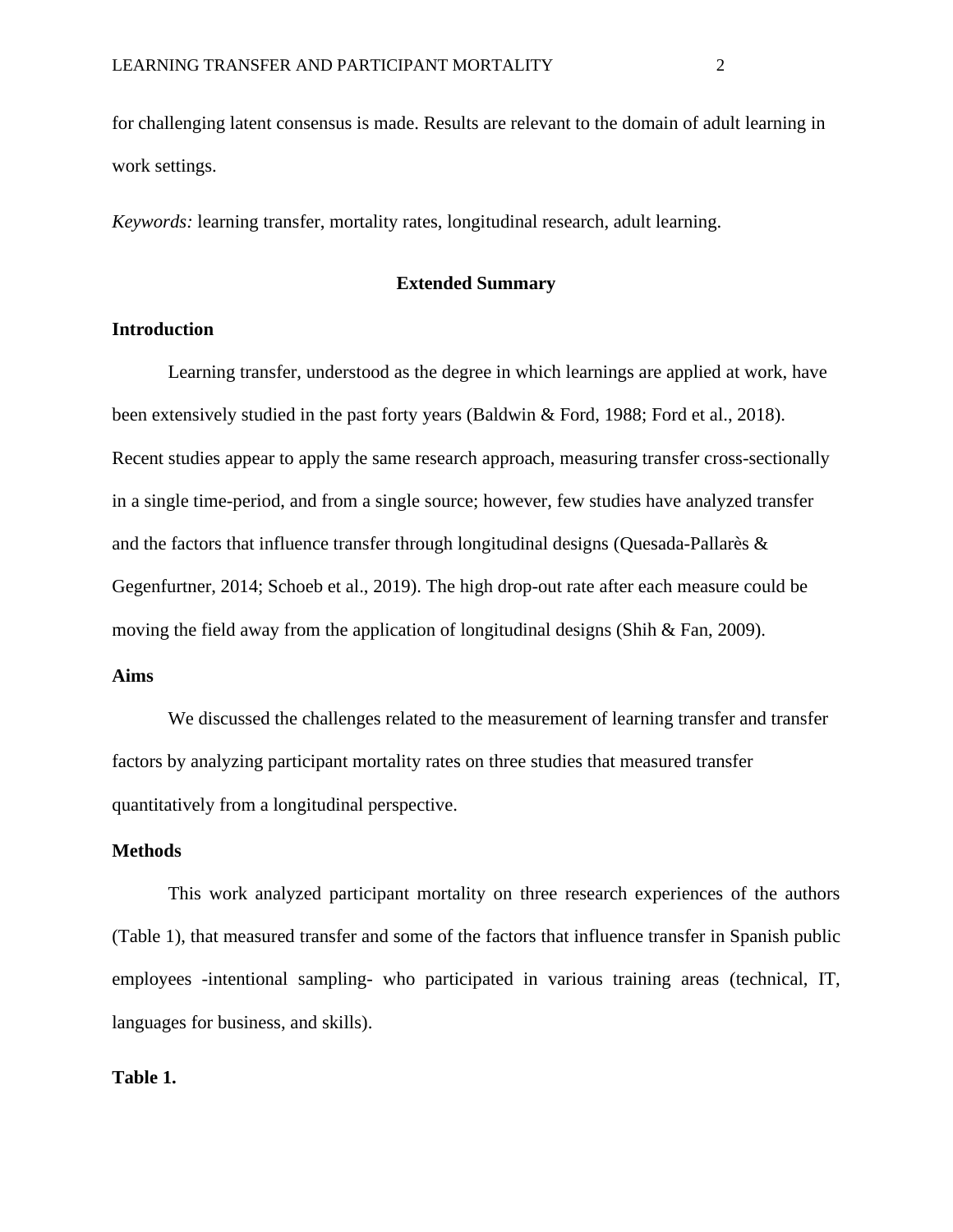|                 | Study 1                   | Study 2                        | Study 3                               |  |
|-----------------|---------------------------|--------------------------------|---------------------------------------|--|
| Design          | Longitudinal research,    | Quasi-experimental pre-post    | Longitudinal research,                |  |
|                 | prospective data          | two groups                     | prospective data                      |  |
| Final           | $n = 204$                 | $n = 64$                       | $n = 726$                             |  |
| Sample          |                           |                                |                                       |  |
| <b>Measures</b> |                           | t1: at the beginning of the    |                                       |  |
|                 |                           | training                       | t1: at the end of the                 |  |
|                 | t1: before the training   | t2: at the end of the training |                                       |  |
|                 | t2: three months after    | t3: $1,5$ months after the     | training<br>t2: four months after the |  |
|                 | the training              | training                       |                                       |  |
|                 |                           |                                | training                              |  |
|                 |                           | t4: three months after the     |                                       |  |
|                 |                           | training                       |                                       |  |
|                 | t1: Initial Intention to  | t1: revised version of the ITI | t1: Factors Predicting                |  |
|                 |                           | (96 items, 14 factors, Likert- | Transfer questionnaire (30            |  |
|                 | Transfer questionnaire    | type)                          | items, 4 factors, Likert-             |  |
| Instruments     | $(ITI)$ (164 items, 9)    | t2: final Intention to         | type)                                 |  |
|                 | factors, Likert-type)     |                                |                                       |  |
|                 | (Quesada-Pallarès &       | Transfer questionnaire -       | t2: Efficacy questionnaire            |  |
|                 | Gegenfurtner, 2015)       | adapted ITI-                   | (7 items, 1 factor, Likert-           |  |
|                 | t2: Perceived Transfer    | t3: a reminder of the          | type)                                 |  |
|                 |                           | specific plans generated,      | (González-Ortiz-de-Zárate             |  |
|                 | questionnaire (6 items, 1 | only for the experimental      | et al., 2020; Pineda-                 |  |
|                 | factor, Likert-type)      | group                          | Herrero et al., 2020)                 |  |

*Longitudinal studies.*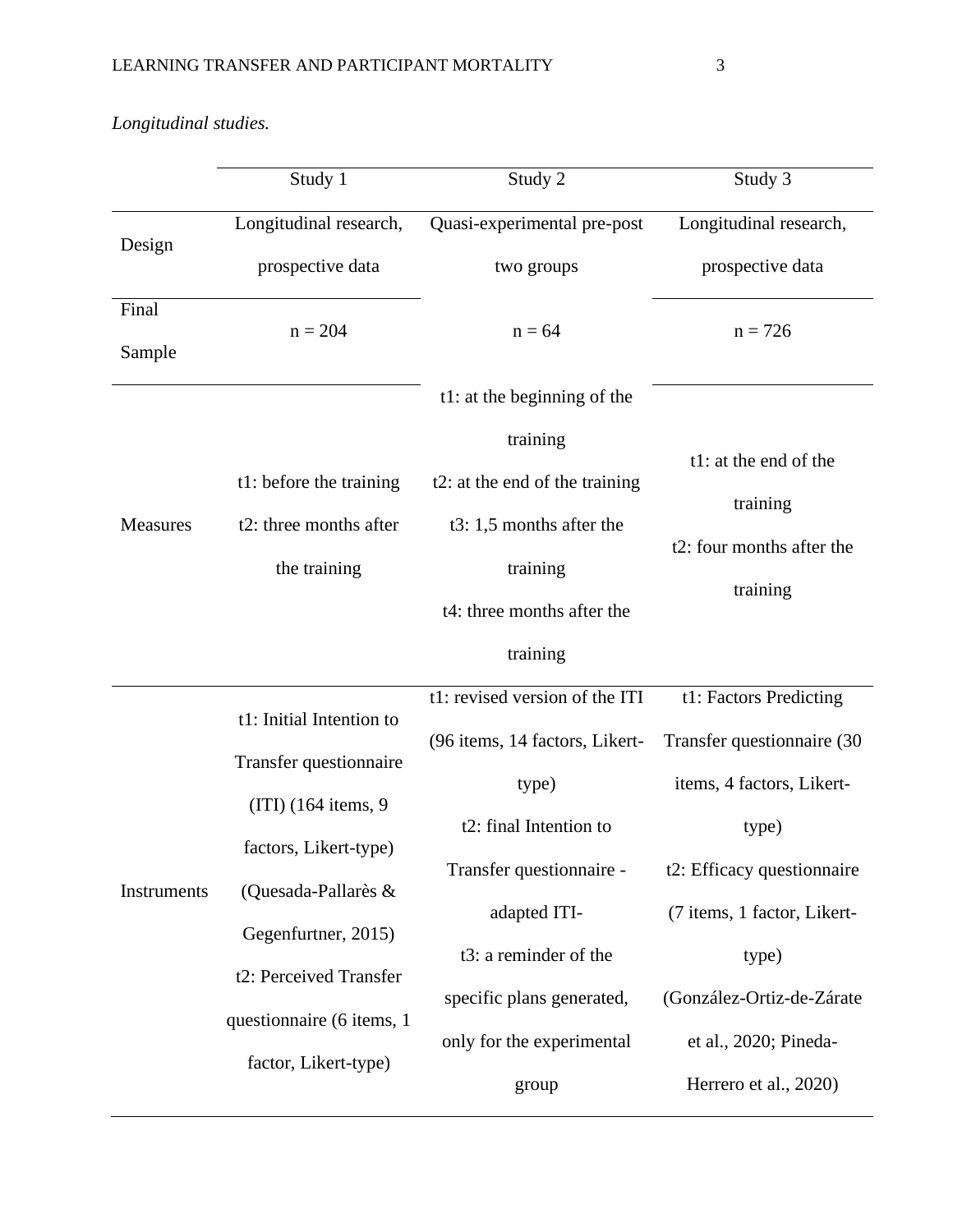| Study 1            | Study 2                 | Study 3 |
|--------------------|-------------------------|---------|
| (Quesada-Pallarès, | t4: Perceived Transfer  |         |
| 2014)              | questionnaire (Quesada- |         |
|                    | Pallarès, 2014)         |         |

*Note.* Data was managed according to the regulation (EU) 2016/679 on the protection of natural persons regarding the processing of personal data and on the free movement of such data. Psychometric properties of all questionnaires were analysed. Data analyses included descriptive, inferential, correlational, multivariate analyses, and structural equation modelling, performed through SPSS and the Amos module.

In this paper, we will focus on descriptive analyses only.

# **Findings**

Results are shown in Table 2.

## **Table 2.**

*Participant Mortality Analysis.*

|                                | Study 1          | Study 2          | Study 3          |
|--------------------------------|------------------|------------------|------------------|
| <b>Initial Sample</b>          | 943              | 1,009            | 2,617            |
| <b>Retention strategy</b>      | Online reminders | Online reminders | Online reminders |
| Respondents to t1              | 430              | 667              | 1,475            |
| Respondents to final measure   | 282              | 64               | 726              |
| Final valid sample             | 204              | 64               | 726              |
| Response rate (final $n/t1$ n) | 47%              | 10%              | 50%              |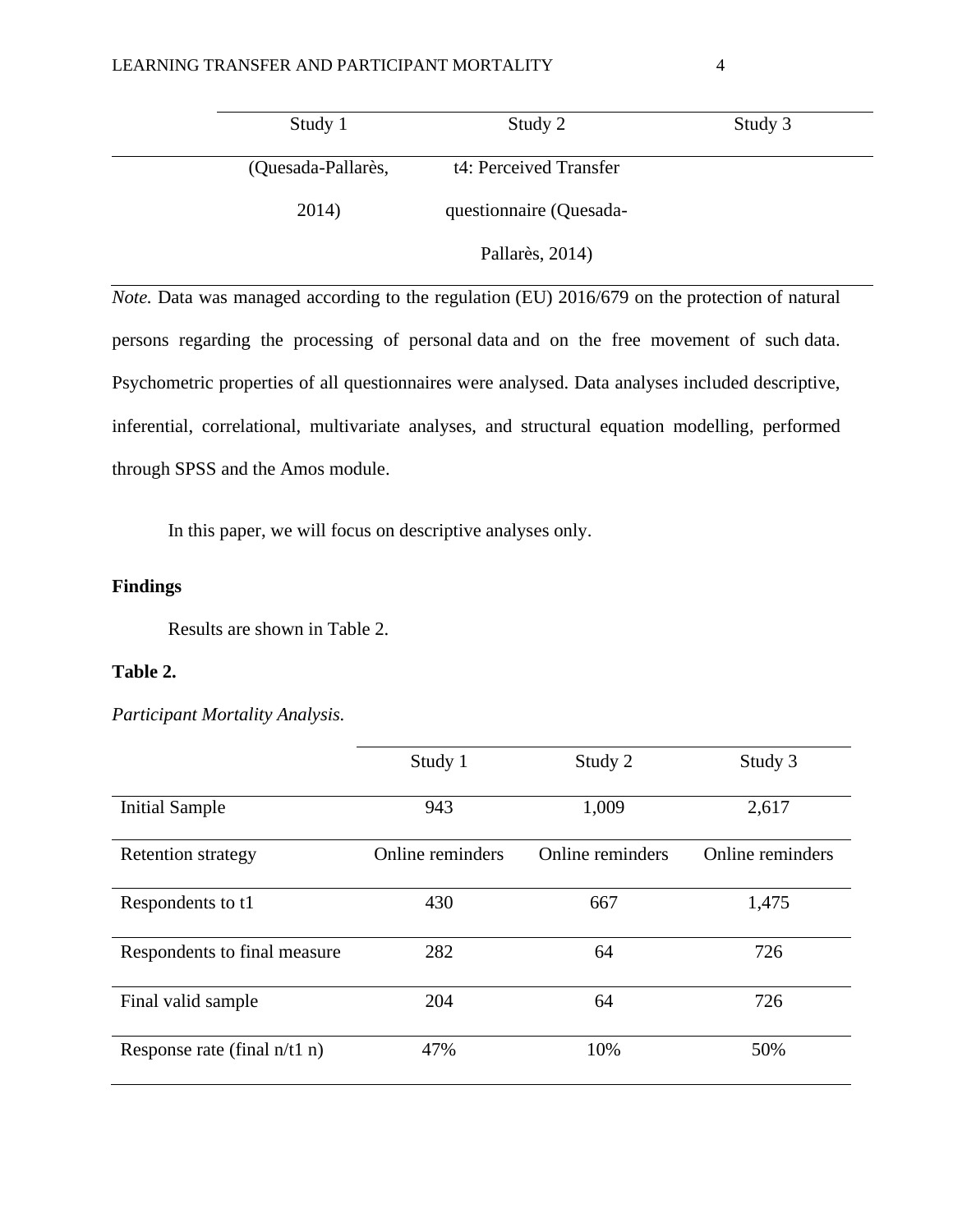### **Theoretical and Educational Significance of the Research**

After a recent review pointed at the trend in transfer studies, in which researchers appeared to be replicating a research approach based on measuring transfer cross-sectionally in a single time-period (Schoeb et al., 2019), and after considering the high drop-out after each measure as a possible explanation (Shih & Fan, 2009), this study analyzed participant mortality in three recent studies that applied a longitudinal design.

Findings show examples of two studies with acceptable response rates -above the average for studies that use data from organizations (36%) (Baruch & Holtom, 2008)-, and one study with low response rates. Differences in response rates are not clear; however, Study 2 presented the more complex research design, with four measures at various moments. Learning transfer should be studied over time, but it is stated that the more measures we use, the highest drop-out rate we get.

Future research should investigate participant retention strategies as learnt from other areas, such as longitudinal clinical research studies (e.g., Anshire et al., 2017), as they might help in the challenge of retaining, for months, participants that have attended a short learning activity -of 16-54 hours (Schoeb et al., 2019)-. We encourage future research to ask different questions, apply innovative designs, and change the way transfer is measured. Results, as relevant to the domain of adult learning in work settings, will be discussed.

#### **References**

Abshire, M., Dinglas, V. D., Cajita, M. I. A., [Eakin,](javascript:;) M. N., Needham, D. M., & Himmelfarb, C. D. (2017). Participant retention practices in longitudinal clinical research studies with high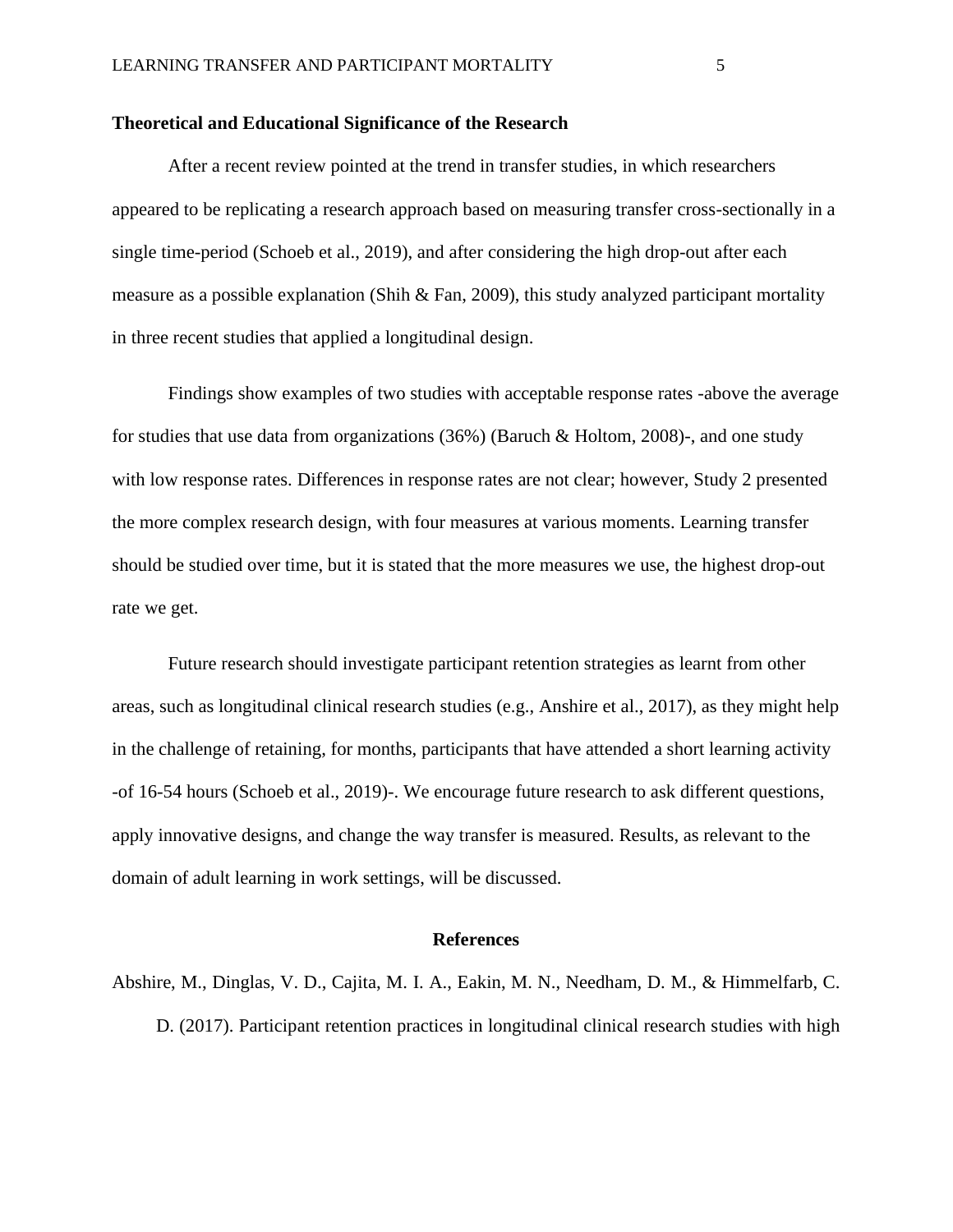retention rates. *BMC Medical Research Methodology,* 17(30), 1-10. <https://doi.org/10.1186/s12874-017-0310-z>

- Baldwin, T. T. & Ford, J. K. (1988). Transfer of training: A review and directions for future research. *Personnel psychology,* 41(1), 63-105. [https://doi.org/10.1111/j.1744-](https://doi.org/10.1111/j.1744-6570.1988.tb00632.x) [6570.1988.tb00632.x](https://doi.org/10.1111/j.1744-6570.1988.tb00632.x)
- Baruch, Y. & Holtom, B. C. (2008). Survey response rate levels and trends in organizational research. *Human Relations, 61*(8), 1139-1160. https://doi.org/10.1177/0018726708094863
- Ford, J. K., Baldwin, T. T., & Prasad, J. (2018). Transfer of training: The known and the unknown. *Annual Review of Organizational Psychology and Organizational Behavior*, *5*, 201-225.<https://doi.org/10.1146/annurev-orgpsych-032117-104443>
- [González-Ortiz-de-Zárate, A.,](https://www.emerald.com/insight/search?q=Aitana%20Gonz%C3%A1lez-Ortiz-de-Z%C3%A1rate) [Alonso García, M.A.,](https://www.emerald.com/insight/search?q=Miguel%20Aurelio%20Alonso%20Garc%C3%ADa) [Quesada-Pallarès, C.,](https://www.emerald.com/insight/search?q=Carla%20Quesada-Pallar%C3%A8s) [Berrocal Berrocal, F.,](https://www.emerald.com/insight/search?q=Francisca%20Berrocal%20Berrocal) & [McLean, G.N.](https://www.emerald.com/insight/search?q=Gary%20N.%20McLean) (2020). Validation of predicting transfer instruments in Spain. *[European](https://www.emerald.com/insight/publication/issn/2046-9012)  [Journal of Training and Development](https://www.emerald.com/insight/publication/issn/2046-9012)*, 44(6/7), 695-715. [https://doi.org/10.1108/EJTD-11-](https://doi.org/10.1108/EJTD-11-2019-0188) [2019-0188](https://doi.org/10.1108/EJTD-11-2019-0188)
- Pineda-Herrero, P., Quesada-Pallarès, C., & Ciraso-Calí, A. (2020). *Factores para la evaluación indirecta de la transferencia-FET (*Informe técnico). Universidad Autónoma de Barcelona, España.
- Quesada-Pallarès, C. (2014). *¿Se puede predecir la transferencia de los aprendizajes al lugar de trabajo?: Validación del Modelo de Predicción de la Transferencia.* Universitat Autònoma de Barcelona: doctoral dissertation. https://ddd.uab.cat/pub/tesis/2014/hdl\_10803\_133323/cqp1de1.pdf